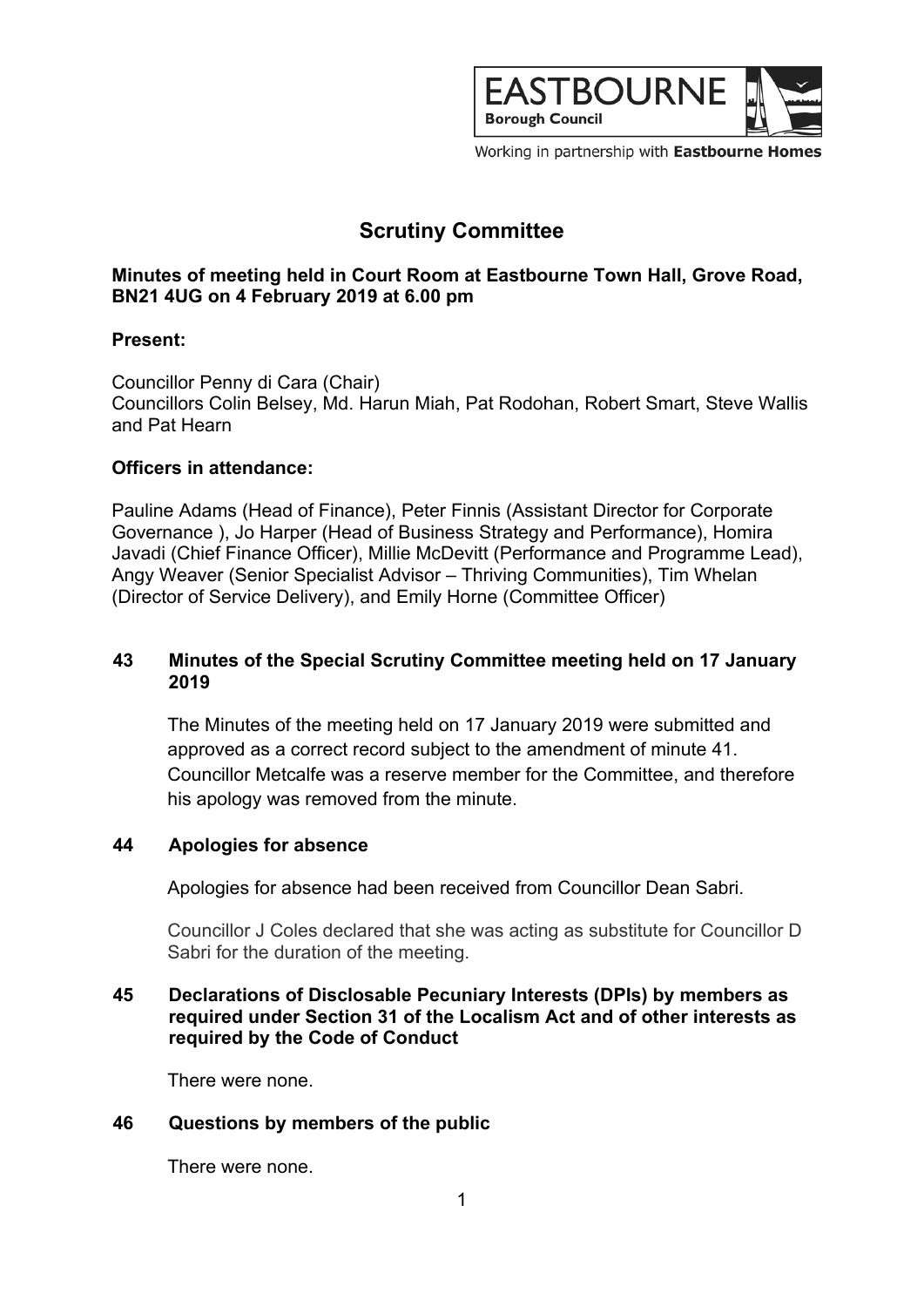#### **47 Urgent items of business**

There were none.

#### **48 Right to address the meeting/order of business**

There were none.

## **49 Discretionary Housing Payment (DHP) Policy 2019/2020**

The Committee considered the report of the Director of Service Delivery for the Scrutiny Committee to review the revised Discretionary Housing Payment Policy for Lewes District Council and Eastbourne Borough Council.

Members discussion included:

- A request for information on the 2018/19 Lewes District Council's funding allocation.
- A request for information on whether the DHP was replaced if income stops for a non-dependent person.

Officers responded that:

- The allocation for Lewes District Council was £224,072. It was a legal requirement for the funding allocations to be administered separately by Lewes and Eastbourne Councils.
- Notice must be given to the Authority regarding loss of income within a month. The claimant can apply for Universal Credit.

#### **Resolved:**

To note and support adoption of the revised policy across Eastbourne and Lewes Councils.

#### **Reason:**

To ensure that the Discretionary Housing Payment scheme is administered consistently across both authorities.

#### **50 Equality and Fairness Annual Report**

The Committee noted the report of the Director of Regeneration and Planning. The report sets out progress against the Council's current Equality Objectives and 2018/19 Action Plan seeks approval of an Action Plan for 2019/20.

Members' discussion included:

- A recognition of the positive impact access training has and, as an example, the training had enabled Neighbourhood First staff to carry out inspections and audits. Neighbourhood First were commended for their intervention in a scaffolding incident which they dealt with amicably and efficiently on behalf of a disabled resident.
- Positive feedback on the collaboration between Eastbourne Borough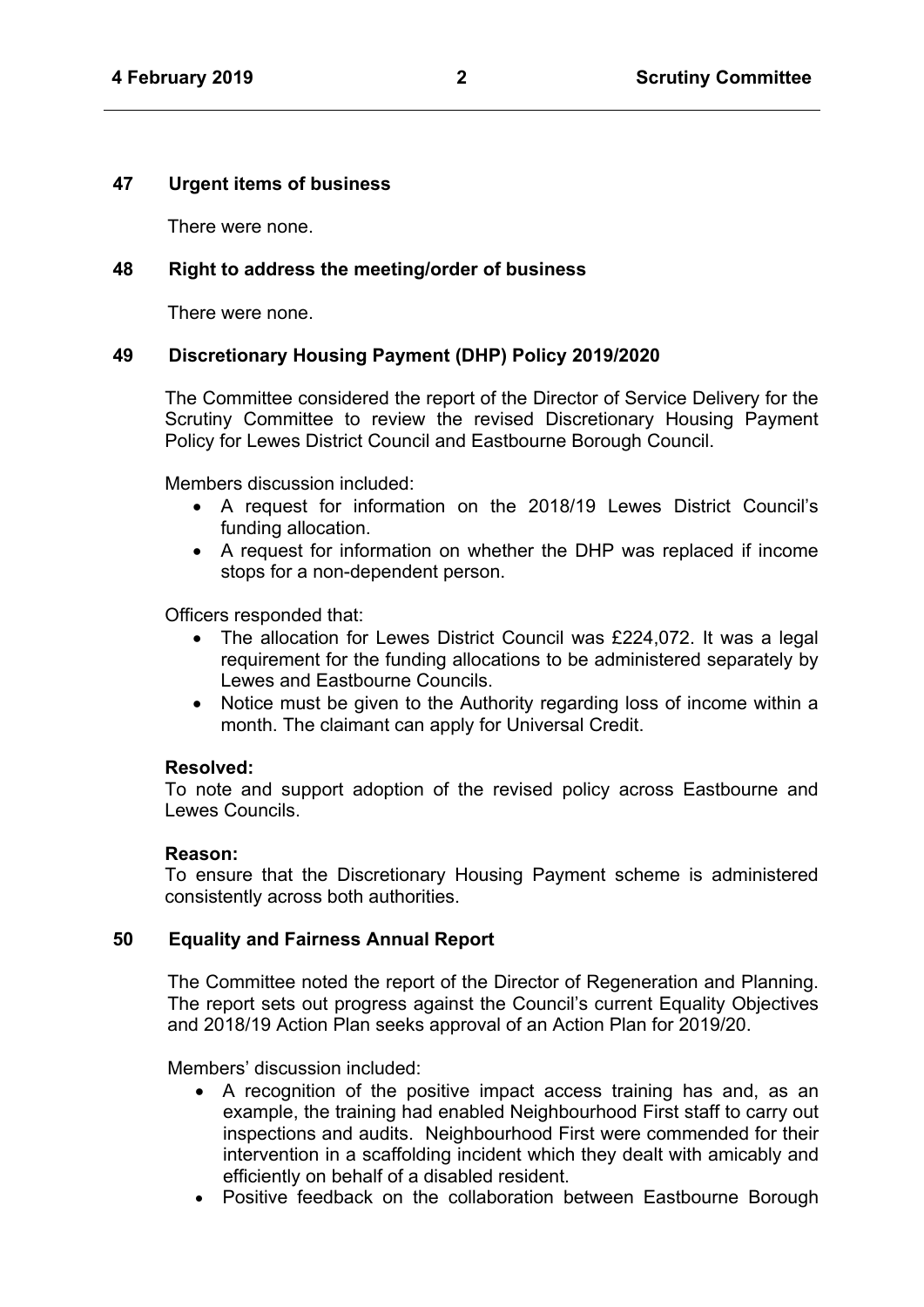Council and the Disability Involvement Group (DIG) in supporting the needs of disabled people.

- A request for confirmation on whether DIG was consulted on all new projects.
- An interest in the Disabled Access Day, which would take place on 16 March 2019 from 10am till 4pm in the Beacon, Eastbourne Town Centre. The Eastbourne Access Group would be providing practical advice, information and support along with many of the local groups, charities and partners who will be showcasing services for disabled people. All members and officers were encouraged to attend.
- A request for clarification regarding the gender pay gap figures.
- An interest in the status of the hearing loop system at the Sovereign Centre.

Officers responded that:

- The Committee was assured that DIG were consulted in the planning stages of new projects and were able to provide a recommendation. For further information was available from the Policy and Engagement **Coordinator**
- Although the gender pay gap is not significant, Members were advised that the Council endeavours to reduce it further. It was a legislative requirement that the figures are transparent.
- With regard to the hearing loop at the Sovereign Centre, Members were advised that it should be installed early in the building process, as it was less efficient if added later

## **Resolved:**

(1) That the Committee note the Annual Report of activities carried out in 2018, set out at Appendix A; and

(2) That the Committee note and support the Action Plan proposed at Appendix B.

## Reason:

To promote equality and fairness and eliminate discrimination, ensuring fair access to services and opportunities and comply with the Council's duties under the Equality Act 2010.

## **51 Performance Monitoring 2018/2019 - Quarter 3**

The Committee considered the report of the Director for Regeneration and Planning regarding performance against Corporate Plan priority actions, performance indicators and targets over Q3 2018/19 period.

Members discussion included:

- A request for an update on the doors to the Beacon which create a wind tunnel and cause minor flooding.
- A request for information on further plans to improve other parts of the town centre.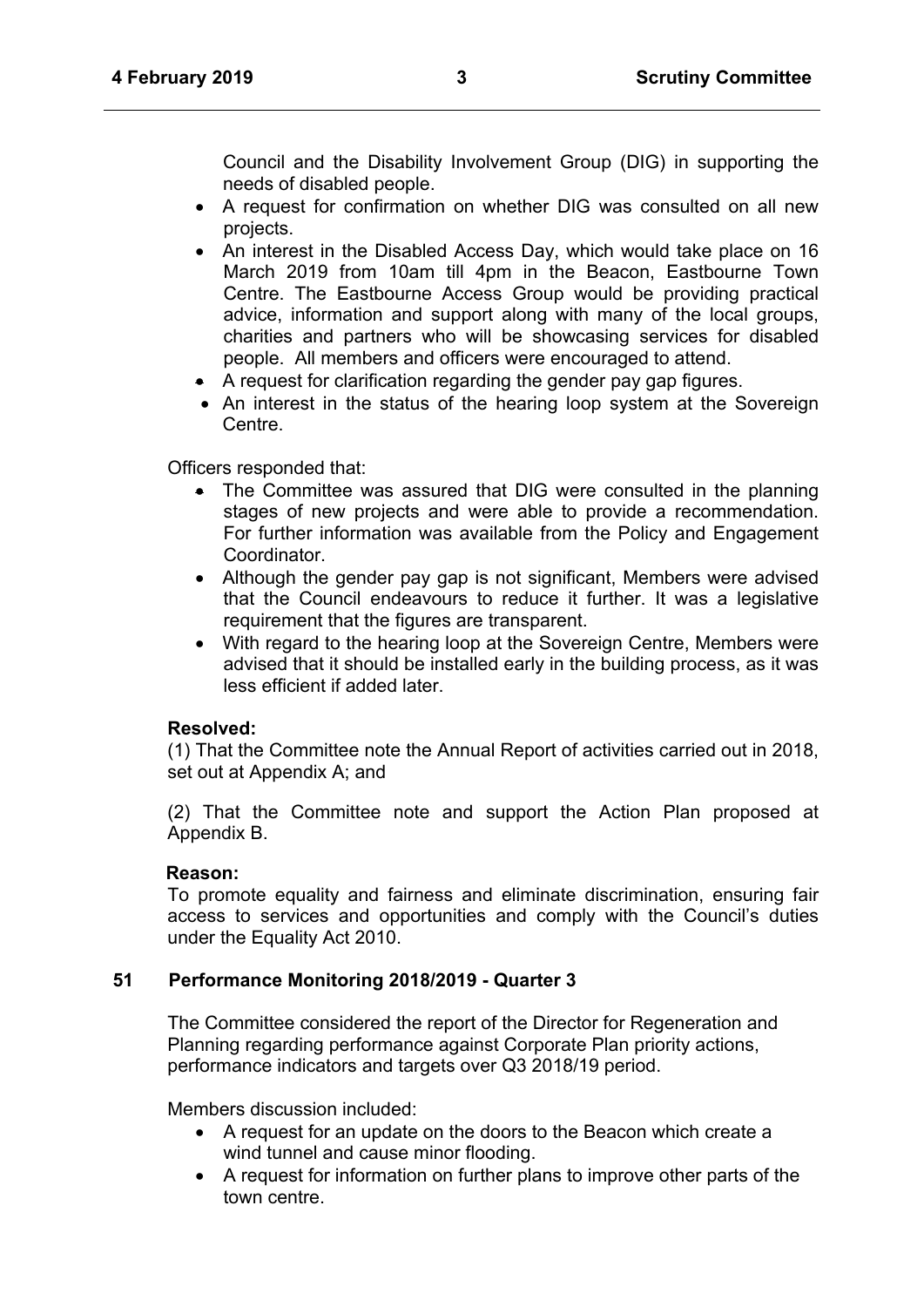- A request for clarification on whether the reference to Quarter 4 in the Sovereign Centre review project update related to 2019-2020.
- A continued concern regarding the increase in rubbish deposited across the town, specifically in alleyways, and the need for a different approach to combat the issue.
- A request for information on the total number of HMO's in Eastbourne.
- A request for more information on why the figures for core handling times had decreased since December 2018.
- Training Members complimented the Call Centre staff on how well phone calls were answered.
- An interest was raised regarding JTP phase 3 and the effect on staff. It was important that support for staff continued during this period.

Officers responded that:

- Concerns regarding the doors to the Beacon were noted. Officers would liaise with Lisa Rawlinson and update members accordingly.
- Members were advised that Quarter 4 in the Sovereign Centre review update, related to Q4 in 2018-2019.
- The Director of Service Delivery stated that he would speak with Councillor Dow, Lead Member for Place Services, regarding concerns relating to the issue of fly tipping in alleyways across the town.
- In the future, waste data would be made available in a more timely manner when the waste is collected in-house by the Local Authority controlled company.
- The Director of Service Delivery would confirm the total number of HMO's.
- The figures for the number of calls received by the Contact Centre changed daily. These figures showed an improving trend for Q3 and are broadly on target so far in Q4.
- The previous roles of two heads of Service had been reviewed resulting in there now being a single Head of Customer First.
- Call handing Training for the Contact Centre Advisors covered many aspects and this was coming to fruition.

## **Resolved:**

That progress and performance for Quarter 3 be noted.

## **Reason:**

To enable Scrutiny to consider specific aspects of the Council's progress and performance.

## **52 Council Budget Proposals 2019/2020**

The Committee received the report of the Chief Finance Officer which detailed the General Fund budget proposals for 2019/20 and Capital Programme 2018/22.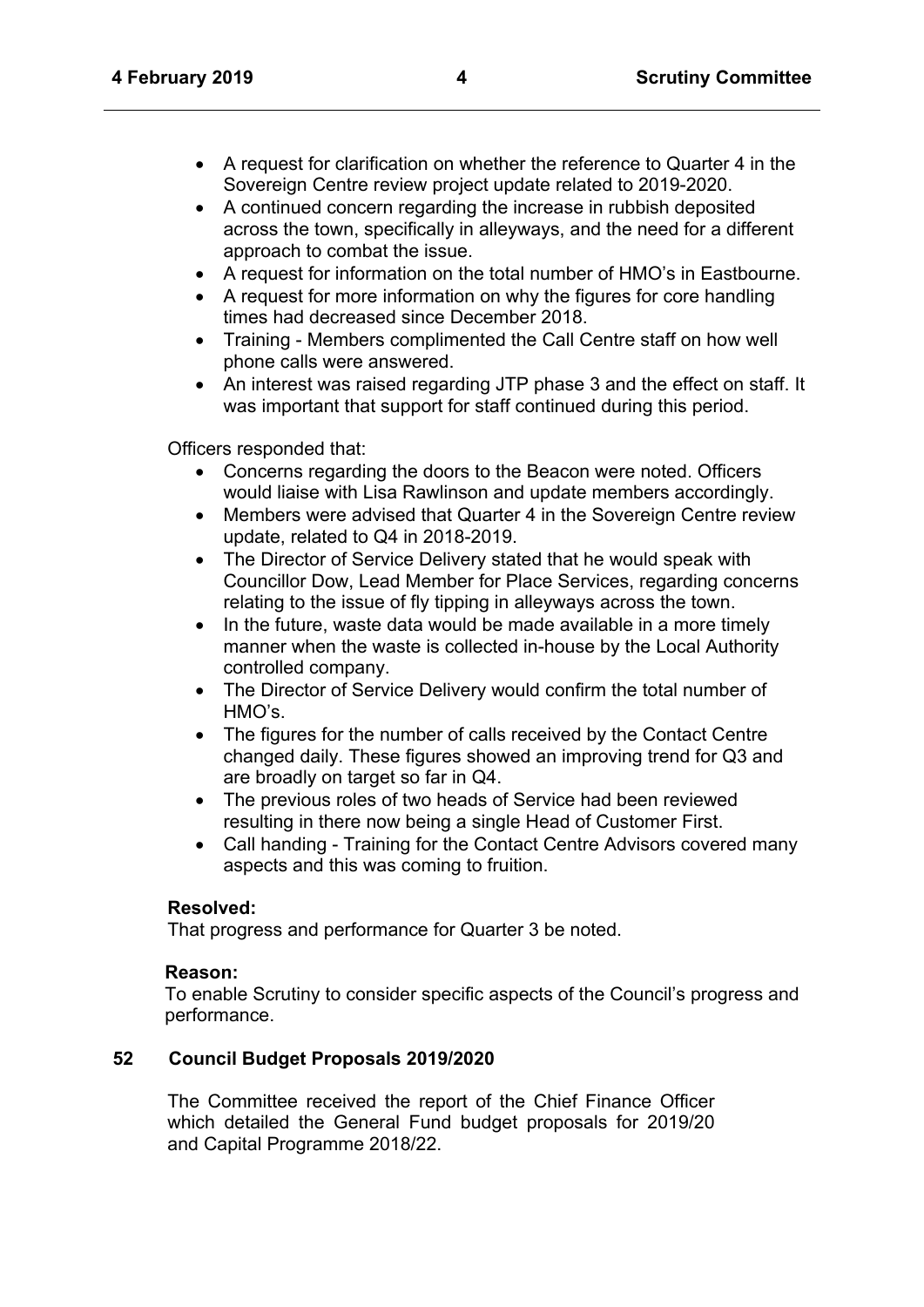Members' discussion included:

- A request on when the Budget Book will be available.
- An ongoing request for details of the Corporate Landlord accounts that had been requested at the September meeting, had not received.
- A request for an impact assessment on Brexit to be included in finance pages.
- A request on the status of Downland Water Scheme pipes.

Officers responded that:

- The Budget Book will be provided after Full Council meeting at the end of February 2019. The Chief Finance Officer invited members to contribute to its presentational layout.
- The Corporate Landlord accounts show performance as estimated for the revised budget. Members were informed that some of the budgeted income were included under the Corporate Services budget heading and more detailed accounts can be provided.
- The Council's Medium Term Financial Strategy took into account the potential impact of Brexit. The Assistant Director – Corporate Governance advised that a Brexit impact assessment had been published on the Council's website and would be sent to all scrutiny members.
- The Downland Water Scheme required a wholesale survey. Members were advised that the pipes had been clad.

## **Resolved:**

That the Committee notes the following recommendations to be considered by Cabinet on 6 February 2019:

- (i) General Fund budget for 2018/19 (Revised) and 2019/20 (original) **Appendix 1** including growth and savings proposals for 2019/20 as set out in **Appendix 2**;
- (ii) An increase in the Council Tax for Eastbourne Borough Council of 2.99% resulting in a Band D charge of £246.77 for 2019/20;
- (iii) Revised General Fund capital programme 2018/22 as set out in **Appendix 3**; and
- (iv) Notes the section s151 Officers sign off as outlined in 1.6.

## **Reason:**

The Cabinet has to recommend to Full Council the setting of a revenue budget and associated council tax for the forthcoming financial year by law.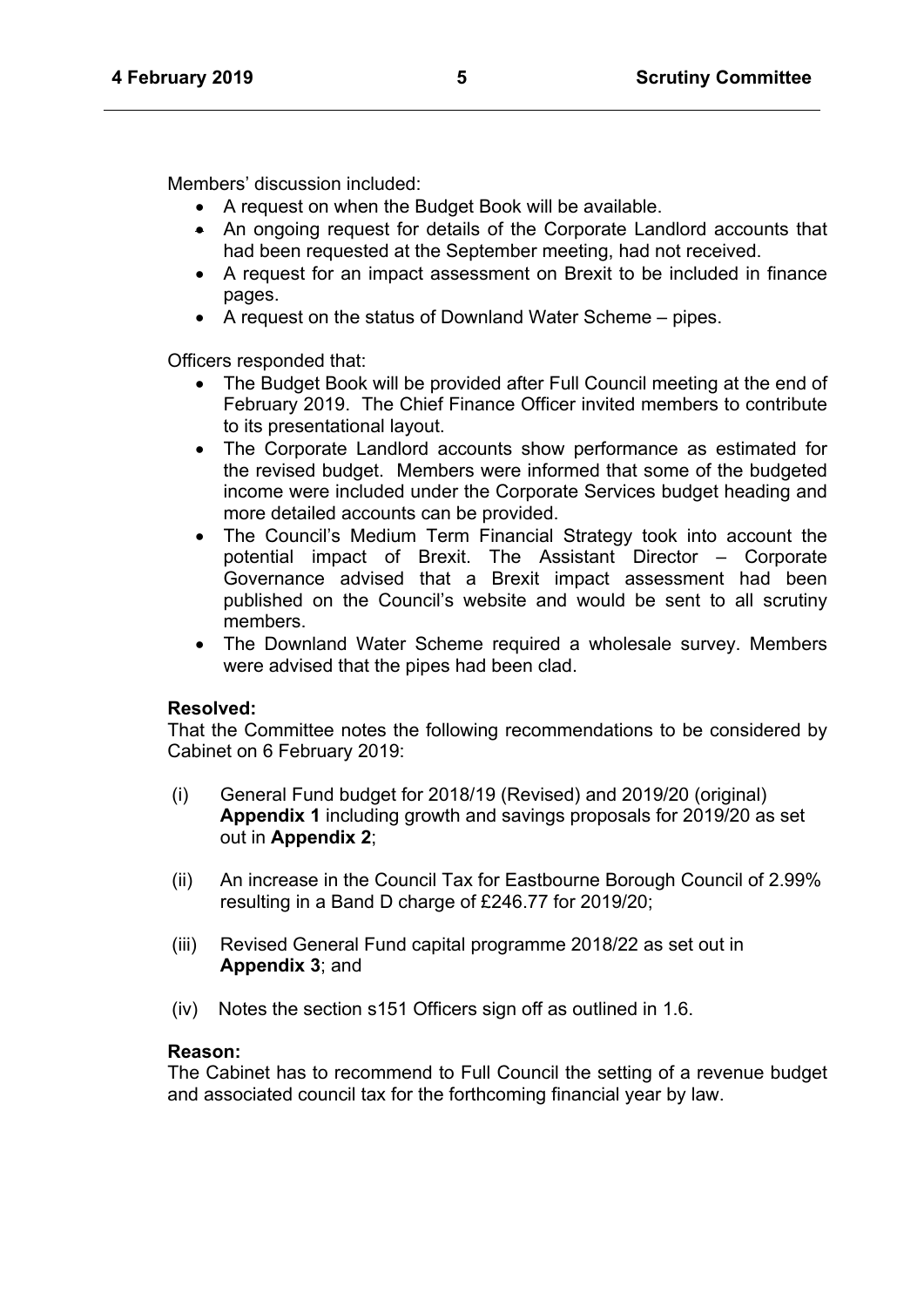#### **53 HRA Revenue Budget and Rent Setting 2019/20 and HRA Capital Programme 2018/22**

The Committee noted the report of the Chief Finance Officer which detailed HRA budget proposals, rent levels, service charges and heating costs for 2019/20, and the HRA Capital Programme 2018/22.

#### **Resolved:**

That Members note the following recommendations to be considered by the Cabinet on 6<sup>th</sup> February 2019:

- i) The HRA budget for 2019/20 and revised 2018/19 as set out in **Appendix 1**;
- ii) That social and affordable rents (including Shared Ownership) are decreased by 1% in line with Government policy;
- iii) That delegated authority be given to the Chief Finance Officer, in consultation with the Cabinet Portfolio holders for Financial Services and Direct Assistance Service, to take measures in the management of the Week 53 rent year;
- iv) That service charges for general needs properties are decreased by 13.20%;
- v) Those service charges' for the Older Persons Sheltered Accommodation are increased by 0.24%;
- vi) That the Support charge for Sheltered Housing Residents remains at £7.20 per unit, per week;
- vii) That heating costs are set at a level designed to recover the estimated actual cost;
- viii) That water charges are set at a level designed to recover the estimated cost of metered consumption;
- ix) Garage rents remain at current levels;
- x) To give delegated authority to the Chief Executive, in consultation with the Cabinet Portfolio Holders for Financial Services and Direct Assistance Service and the Head of Finance to finalise Eastbourne Homes' Management Fee and Delivery Plan; and
- xi) The HRA Capital Programme as set out in **Appendix 2.**

#### **Reason:**

The Cabinet has to recommend to Full Council the setting of HRA revenue and capital budget and the level of social and affordable housing rents for the forthcoming year.